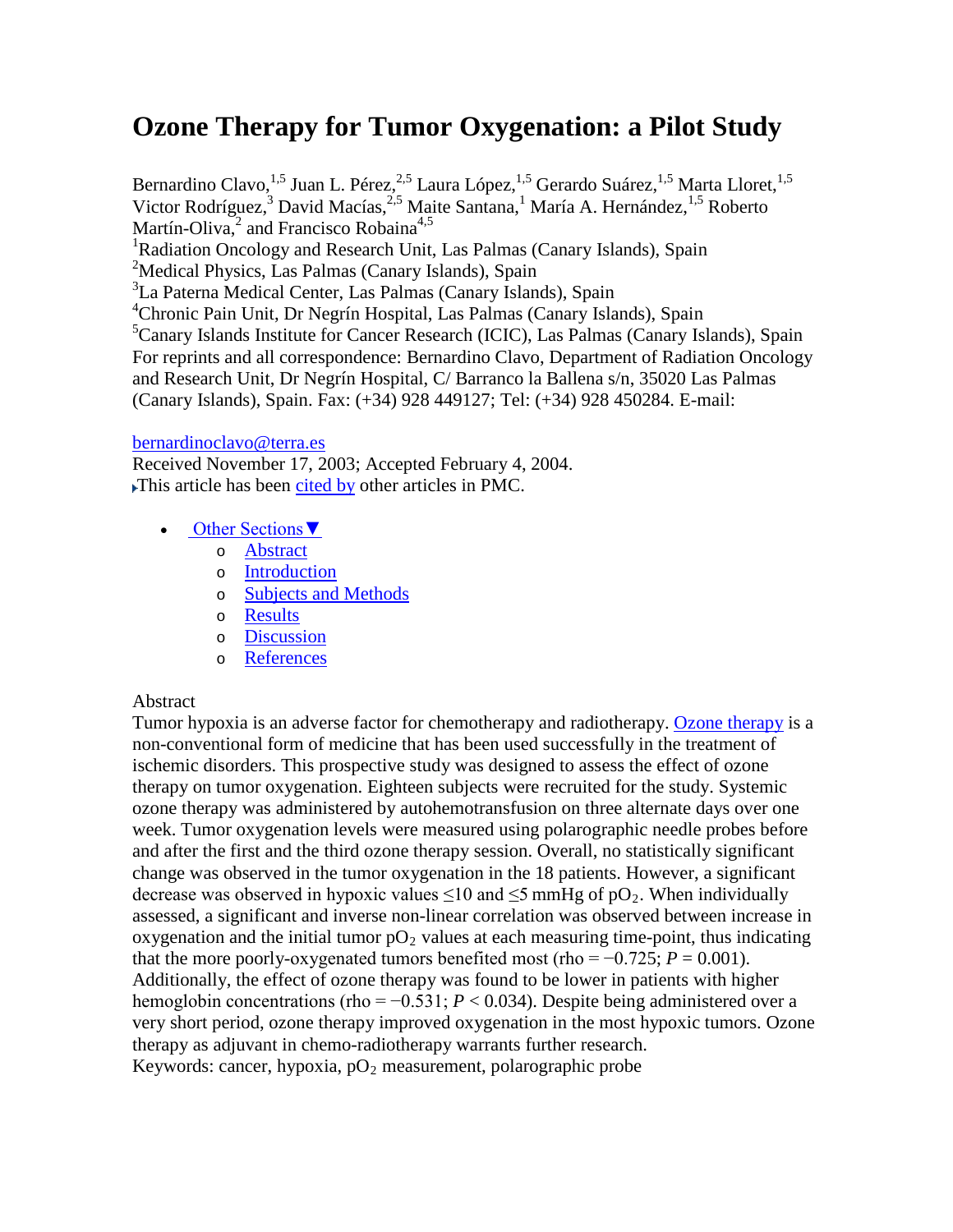#### Introduction

Tumor hypoxia can cause an increase in radio-resistance by up to 2.5–3 times [\(1\)](http://www.ncbi.nlm.nih.gov/pubmed/13106296) and predisposes a physiologic selection of tumor cells with decreased apoptosis. This results in additional resistance to radiotherapy and chemotherapy [\(2\)](http://www.ncbi.nlm.nih.gov/pubmed/8538748) and further increase in angiogenesis and a more aggressive tumor potential [\(3](http://www.ncbi.nlm.nih.gov/pubmed/3200838)[–5\)](http://www.ncbi.nlm.nih.gov/pubmed/11174066).

Tumor hypoxia, when assessed by polarographic probes, is an independent prognostic factor for response to treatment and/or survival of head and neck tumors  $(6-9)$  $(6-9)$  and uterine cervical tumors  $(10,11)$  $(10,11)$  as well as sarcomas  $(12,13)$  $(12,13)$ . The polarographic probe technique was designated as 'gold standard' for tumor  $pO_2$  measurement in a special workshop sponsored by the National Cancer Institute [\(14\)](http://www.ncbi.nlm.nih.gov/pubmed/8278585), at which the importance of developing methods to overcome tumor hypoxia was emphasized. Since then, meta-analyses have demonstrated that hypoxia modification during radiotherapy can improve treatment outcomes [\(15\)](http://www.ncbi.nlm.nih.gov/pubmed/10717158).

Ozone therapy has been shown to be beneficial to patients with ischemic disorders, particularly of the lower limbs  $(16-18)$  $(16-18)$ . In our previous studies we had found that ozone therapy increases oxygenation in the most poorly-oxygenated tissues of the anterior tibialis muscles [\(19\)](http://www.ncbi.nlm.nih.gov/pubmed/12804078) and that oxygenation in these muscles might be related to tumor oxygenation  $(20).$  $(20).$ 

The objective of the present preliminary (and prospective) study is to evaluate the effect of [ozone therapy](http://www.austinozone.com/) on tumor oxygenation, using the polarographic probe measurement technique.

#### Subjects and Methods

#### Patients

Eighteen patients with accessible metastases or advanced tumors were enrolled in the study (14 with head and neck tumors, 2 with gynecological tumors and two bone metastases in chest wall region). Patients comprised 15 males and 3 females with mean age of 64 years (range, 50–91). The selection criteria included the following: a minimum age of 18 years, Karnofsky performance status of >70%, cancer diagnosis histologically confirmed with metastases or advanced tumors accessible to physical examination and not being suitable for surgical resection. The mean of measured tumors/nodes was 6.5 cm across the greatest diameter (range, 3–12 cm). The exclusion criteria included the following: unwillingness to participate in the study, treatment with experimental or evaluation drugs during the planned study or not fulfilling all of the selection criteria described above. The experimental nature of the study was explained in detail and informed consent was obtained from all patients prior to study. The study was approved by the Institutional Ethical Committee. Ozone Therapy

Ozone therapy was administered by autohemotransfusion on three alternate days over one week. The procedure involved the extraction of 200 ml venous blood into heparin (25 IU/ml) and CaCl<sub>2</sub> (5 mM). Using clinical-grade  $O_2$ , the  $O_3/O_2$  gas mixture was prepared with an OZON 2000 device (Zotzmann + Stahl GmbH, Plüderhausen, Germany) and sterilized by passing it through a sterile 0.20-µm filter. The blood was mixed with 200 ml of the  $O_3/O_2$  gas mixture at a concentration of 60  $\mu$ g/ml, in a single-use sterile container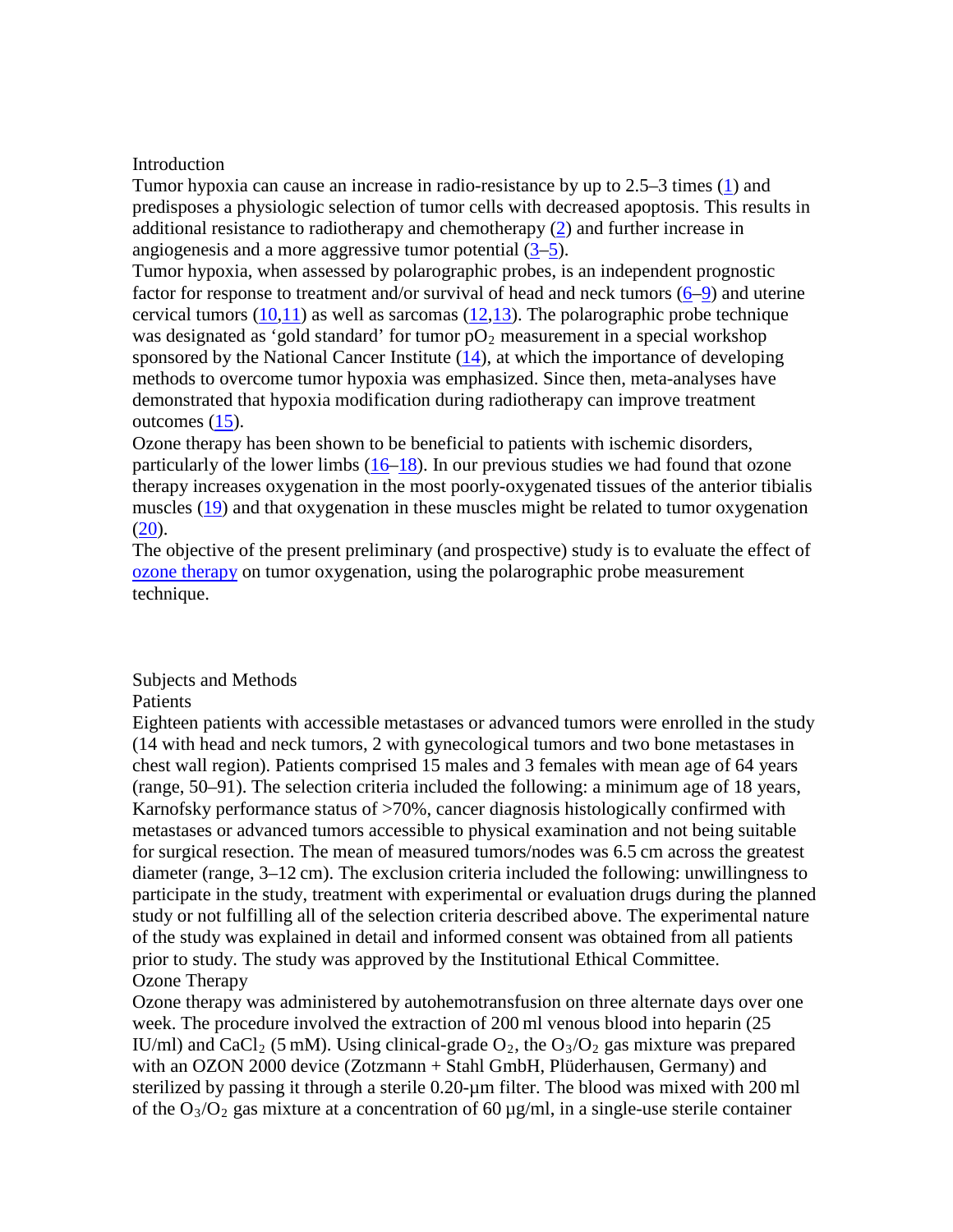with a capacity of 300 ml. Following this, it was slowly re-introduced into the patient's body. The blood had been extra-corporeal for about 15–30 minutes but no adverse reactions were observed. [Table 1](http://www.ncbi.nlm.nih.gov/pmc/articles/PMC442111/table/tbl1/) summarizes some of the most relevant clinical characteristics of the



# **[Table 1](http://www.ncbi.nlm.nih.gov/pmc/articles/PMC442111/table/tbl1/)**

Characteristics of the patients and their tumors

Tumor  $pO_2$  Measurement

Tumor oxygenation was measured using a polarographic probe system: the ' $pO<sub>2</sub>$ Histograph' (Eppendorf AG, Hamburg, Germany). The details of this technique have been described previously [\(21\)](http://www.ncbi.nlm.nih.gov/pubmed/2040005). Briefly, a 0.5 mm diameter electrode (0.3 mm diameter at the tip) is inserted into the tumor while the patient is under subcutaneous anesthesia. The movement is computer controlled and consists of a 1 mm forward motion and a 0.3 mm backward motion to avoid tissue compression at the measurement site. A  $pO_2$  value is obtained at every 0.7 mm. For each set of measurements obtained,  $150-200$  single  $pO<sub>2</sub>$ values were automatically recorded using at least six different electrode tracks. To determine tumor oxygenation, median  $pO_2$  and the percentage of  $pO_2$  values  $\leq 10$  mmHg and ≤5 mmHg were obtained from the pooled data for each individual.

Tumor oxygenation values were obtained on four occasions: First, before session #1; second, after session #1; third, 48 h after session #2 and before session #3; fourth, after session #3.

For each tumor, the change in oxygenation  $(\Delta pO_2)$  was calculated as the pO<sub>2</sub> value at each time-point relative to the pre-session #1 ('baseline')  $pO_2$  value.

The measurements were carried out on accessible, clinically palpable lymph nodes or subcutaneous metastases without using an imaging technique.

Statistical Analysis

The SPSS 11.0 for Windows software package was used for this study. The distribution of data was assessed by the Kolgomorov–Smirnov test. Two-tailed tests were applied for significance. The paired t-test was used to compare means of all the median tumor values and all the percentages of the  $\leq 10$  and  $\leq 5$  mmHg measurements. These data are expressed as means  $\pm$  SD. The Mann–Whitney U test was used to compare the  $\Delta pO_2$  between tumors above and below the median baseline  $pO_2$ . These data are expressed as median and 25%-75% inter-quartile interval. Linear correlation was assessed by Pearson's r test and nonlinear correlation by Spearman's rho test. Differences were considered significant at the *P* < 0.05 level.

- [Other Sections▼](http://www.ncbi.nlm.nih.gov/pmc/articles/PMC442111/)
	- o [Abstract](http://www.ncbi.nlm.nih.gov/pmc/articles/PMC442111/#__abstractid2806590)
	- o [Introduction](http://www.ncbi.nlm.nih.gov/pmc/articles/PMC442111/#__secid2815998)
	- o [Subjects and Methods](http://www.ncbi.nlm.nih.gov/pmc/articles/PMC442111/#__secid3181065)
	- o [Results](http://www.ncbi.nlm.nih.gov/pmc/articles/PMC442111/)
	- o [Discussion](http://www.ncbi.nlm.nih.gov/pmc/articles/PMC442111/#__secid3206086)
	- o [References](http://www.ncbi.nlm.nih.gov/pmc/articles/PMC442111/#__ref-listid3226433)

Results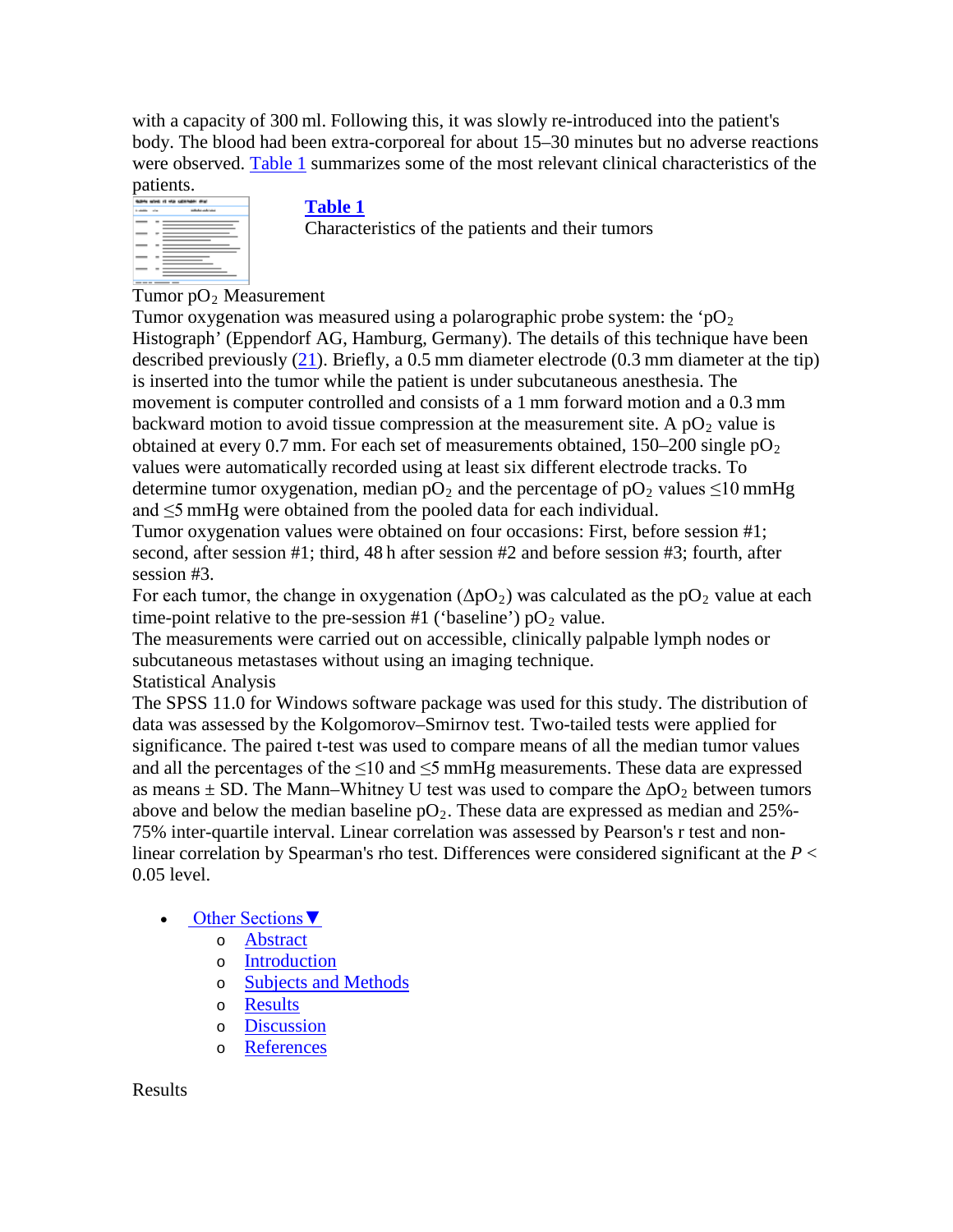# Tumor Oxygenation

The patient's individual data for hemoglobin levels and  $pO<sub>2</sub>$  values at each measurement time-point are shown in [Table 1.](http://www.ncbi.nlm.nih.gov/pmc/articles/PMC442111/table/tbl1/) Initial tumor oxygenation was  $23 \pm 5.1$  mmHg, and was not related to sex, age, hemoglobin levels, clinical status or tumor size.

After session #1 tumor oxygenation was  $31.9 \pm 5.1$  mmHg, and this difference was significant,  $P = 0.009$ . However, no statistically significant differences were found in the other two measurement time-point: 48 h after session #2 (27.3  $\pm$  4.3 mmHg) and after session  $3 (25.1 \pm 3.9 \text{ mmHg}).$ 

Hypoxic Values

The percentage of values  $\leq 10$  mmHg at the baseline proceeded to decrease significantly during ozone therapy from  $40.8 \pm 7.3$ % to  $27.4 \pm 7.3$ % ( $P = 0.002$ ) after session #1 and to 29  $\pm$  6.2% (*P* = 0.039) 48 h after session #2. The decrease to 31  $\pm$  5.1% after session #3 did not qualify as statistical significance ( $P = 0.058$ ).

The percentage of values  $\leq$ 5 mmHg at the baseline proceeded to decrease significantly during ozone therapy from  $34.8 \pm 7.5\%$  to  $21.7 \pm 6.9\%$  ( $P = 0.002$ ) after session #1, to 23.8  $\pm$  5.9% (*P* = 0.045) 48 h after session 2 and to 23.9  $\pm$  4.9% (*P* = 0.033) after session #3 [\(Fig. 1\)](http://www.ncbi.nlm.nih.gov/pmc/articles/PMC442111/figure/f1/).

# **[Figure 1](http://www.ncbi.nlm.nih.gov/pmc/articles/PMC442111/figure/f1/)**

| ٠ |             | % of p0; values < 5 mmHg |  |          |         |  |
|---|-------------|--------------------------|--|----------|---------|--|
|   |             |                          |  |          |         |  |
|   |             |                          |  |          |         |  |
|   |             |                          |  |          |         |  |
|   |             |                          |  |          |         |  |
|   |             |                          |  |          |         |  |
|   |             |                          |  |          |         |  |
|   |             |                          |  |          |         |  |
|   | <b>Easy</b> |                          |  | Edward B | D.lieto |  |

Change in percentage of  $pO_2$  values  $\leq$ 5 mmHg. During ozone therapy, a decrease in percentage of  $pO_2$  values  $\leq$ 5 mmHg at each measurement timepoint was observed in the tumors of patients: *Baseline* = before ozone therapy; *post-1* [\(more ...\)](http://www.ncbi.nlm.nih.gov/pmc/articles/PMC442111/figure/f1/)



# **Figure 1**

Change in percentage of  $pO_2$  values  $\leq 5$  mmHg. During ozone therapy, a decrease in percentage of  $pO_2$  values  $\leq 5$  mmHg at each measurement time-point was observed in the tumors of patients: *Baseline* = before ozone therapy; *post-1* = after session #1 ( $P = 0.002$ ); *48 post-2* = 48 h after session #2 (*P* = 0.045); *post-3* = after session #3 (*P* = 0.033). Significant differences ( $P < 0.05$ ) are indicated with an asterisk (\*) Factor of Change of  $pO_2$  ( $\Delta pO_2$ ):

At each measurement time-point, an inverse and non-linear correlation was found between individual  $\Delta pO_2$  and initial pO<sub>2</sub> values. A higher  $\Delta pO_2$  was observed in those tumors that had had lower initial  $pO_2$  values. Significant changes were observed after session #1 (rho = −0.812, *P* < 0.001), 48 h after session #2 (rho = −0.798, *P* < 0.001) and after session #3  $(rho = -0.725, P = 0.001)$  [\(Fig. 2\)](http://www.ncbi.nlm.nih.gov/pmc/articles/PMC442111/figure/f2/).

# **[Figure 2](http://www.ncbi.nlm.nih.gov/pmc/articles/PMC442111/figure/f2/)**

Factor of change in  $pO_2$  ( $\Delta pO_2$ ) and initial  $pO_2$  For each participant, the  $\Delta pO_2$  was calculated as the pO<sub>2</sub> value at each time-point relative to the baseline  $pO_2$  value measured before the start of the ozone therapy. A nonlinear correlation [\(more ...\)](http://www.ncbi.nlm.nih.gov/pmc/articles/PMC442111/figure/f2/)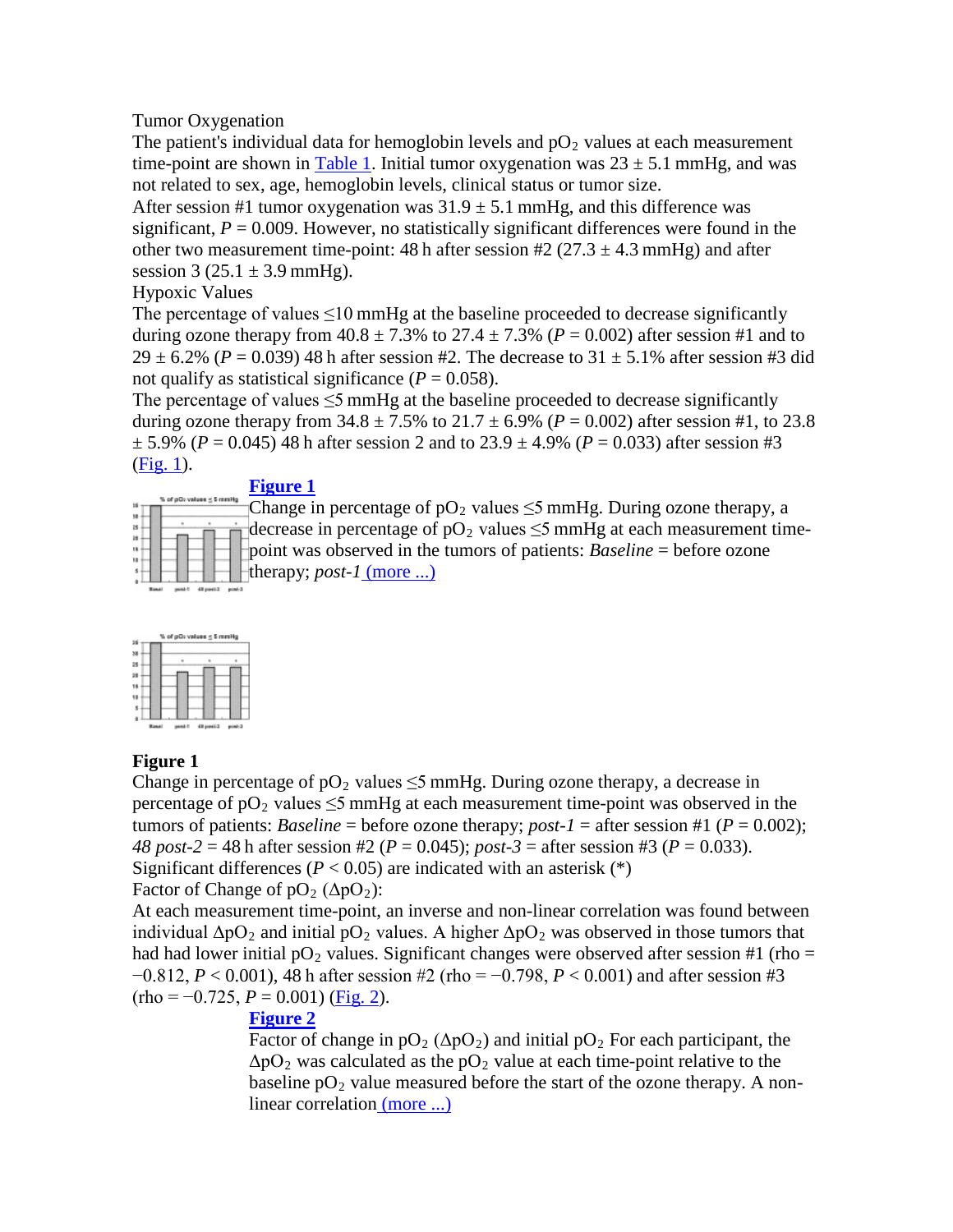

# **Figure 2**

Factor of change in  $pO_2$  ( $\Delta pO_2$ ) and initial  $pO_2$  For each participant, the  $\Delta pO_2$  was calculated as the  $pO_2$  value at each time-point relative to the baseline  $pO_2$  value measured before the start of the ozone therapy. A non-linear correlation was found between baseline  $pO_2$  and  $\Delta pO_2$  at each measurement time-point. The figure shows an inverse correlation  $(rho = -0.798)$  after session #3 of ozone therapy, which indicates that the highest therapyassociated changes in tumor  $pO_2$  occurred in tumors with the poorest baseline oxygenation. A  $\Delta$ pO<sub>2</sub> value <1 signifies decrease in oxygenation and  $\Delta$ pO<sub>2</sub> >1 signifies an increase in tumor oxygenation after session #3.

This was corroborated by the comparison of  $\Delta pO_2$  between tumors above and below the median  $pO_2$  prior to ozone therapy (baseline), at each measurement time-point. While the initially well-oxygenated tumors (those above the median) showed oxygenation decrease, the initially most poorly-oxygenated tumors (those below the median) showed an increase in oxygenation after the ozone therapy. The changes recorded were a factor of 2.5 (range, 2–3.1; *P* = 0.002) after session #1, a factor of 4.1 (range, 1.7–8; *P* < 0.001) 48 h after session #2, and a factor of 2.9 (range,  $1.1-15$ ;  $P = 0.002$ ) after session #3 ( $Fig. 3$ ).</u>

# **[Figure 3](http://www.ncbi.nlm.nih.gov/pmc/articles/PMC442111/figure/f3/)**

Factor of change of  $pO_2$  ( $\Delta pO_2$ ) segregated with respect to the initial median  $pO_2$ . The figure shows the  $\Delta pO_2$  at each measurement time-point following ozone therapy and segregated with respect to baseline  $pO_2$  value above or below the median [\(more ...\)](http://www.ncbi.nlm.nih.gov/pmc/articles/PMC442111/figure/f3/)



## **Figure 3**

Factor of change of  $pO_2$  ( $\Delta pO_2$ ) segregated with respect to the initial median  $pO_2$ . The figure shows the  $\Delta pO_2$  at each measurement time-point following ozone therapy and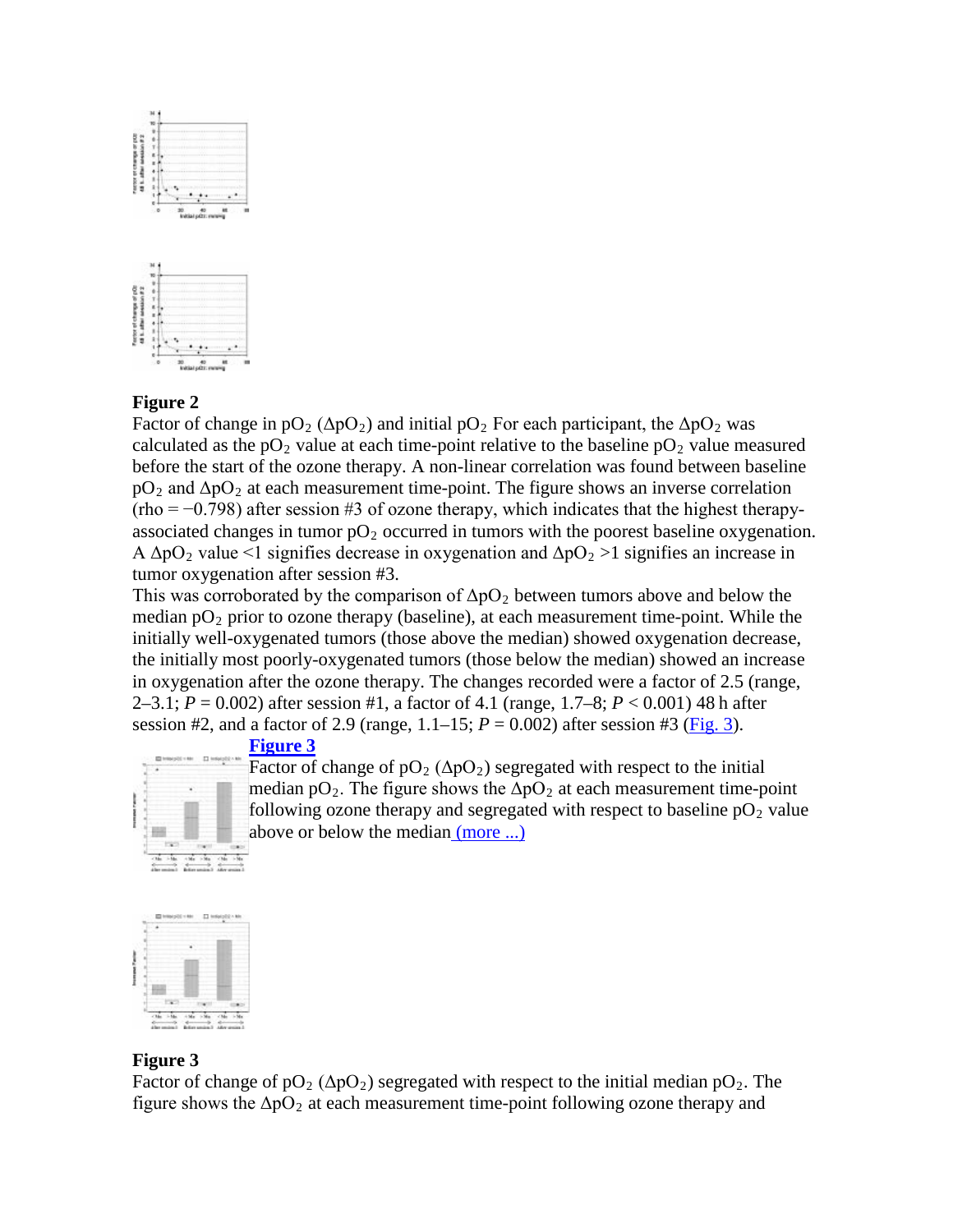segregated with respect to baseline  $pO_2$  value above or below the median  $pO_2$  value (17) mmHg) of the overall study group. The boxes show the 25%–75% inter-quartile interval, which includes the 50% values. The horizontal lines in the boxes represent the median and the \* represents the mean of  $\Delta pO_2$  for both groups of tumors at each measurement timepoint. During ozone therapy, well-oxygenated tumors (baseline  $pO_2$  above the median) showed no change ( $\Delta pO_2$  approximately 1) or even decrease after session #3 ( $\Delta pO_2 = 0.8$ ). However the most 'poorly-oxygenated' tumors (baseline  $pO_2$  below the median) showed increase in tumor oxygenation ( $\Delta pO_2 > 1$ ). These differences were significant at all the three measurement time-points  $(P = 0.002, 0.001$  and 0.002, respectively).  $\lt$  Median = tumors with baseline  $pO_2$  values below the median value;  $>$  Median = tumors with baseline  $pO<sub>2</sub>$  values above the median value.

Further, at each measurement time-point, an inverse, non-linear correlation between individual  $\Delta pO_2$  and hemoglobin levels was found. The  $\Delta pO_2$  in tumors was lower in patients with higher hemoglobin levels after session #1 (rho =  $-0.650$ ,  $P = 0.012$ ), 48 h after session #2 (rho = −0.531, *P* = 0.034) and after session #3 (rho = −0.579, *P* = 0.019) [\(Fig. 4\)](http://www.ncbi.nlm.nih.gov/pmc/articles/PMC442111/figure/f4/).

# **[Figure 4](http://www.ncbi.nlm.nih.gov/pmc/articles/PMC442111/figure/f4/)**



Factor of change of  $pO_2$  ( $\Delta pO_2$ ) after session #3 and hemoglobin levels. There was an inverse and non-linear correlation between hemoglobin levels and the  $\Delta pO_2$  at each measurement time-point following ozone therapy, i.e., a lower effect [\(more ...\)](http://www.ncbi.nlm.nih.gov/pmc/articles/PMC442111/figure/f4/)



## **Figure 4**

Factor of change of  $pO_2$  ( $\Delta pO_2$ ) after session #3 and hemoglobin levels. There was an inverse and non-linear correlation between hemoglobin levels and the  $\Delta pO_2$  at each measurement time-point following ozone therapy, i.e., a lower effect of ozone therapy was observed in patients with higher hemoglobin levels. The figure shows the correlation with the  $\Delta pO_2$  after session #3 (rho = -0.579, *P* = 0.019).

- [Other Sections▼](http://www.ncbi.nlm.nih.gov/pmc/articles/PMC442111/)
	- o [Abstract](http://www.ncbi.nlm.nih.gov/pmc/articles/PMC442111/#__abstractid2806590)
	- o [Introduction](http://www.ncbi.nlm.nih.gov/pmc/articles/PMC442111/#__secid2815998)
	- o [Subjects and Methods](http://www.ncbi.nlm.nih.gov/pmc/articles/PMC442111/#__secid3181065)
	- o [Results](http://www.ncbi.nlm.nih.gov/pmc/articles/PMC442111/#__secid2811472)
	- o [Discussion](http://www.ncbi.nlm.nih.gov/pmc/articles/PMC442111/)
	- o [References](http://www.ncbi.nlm.nih.gov/pmc/articles/PMC442111/#__ref-listid3226433)

## Discussion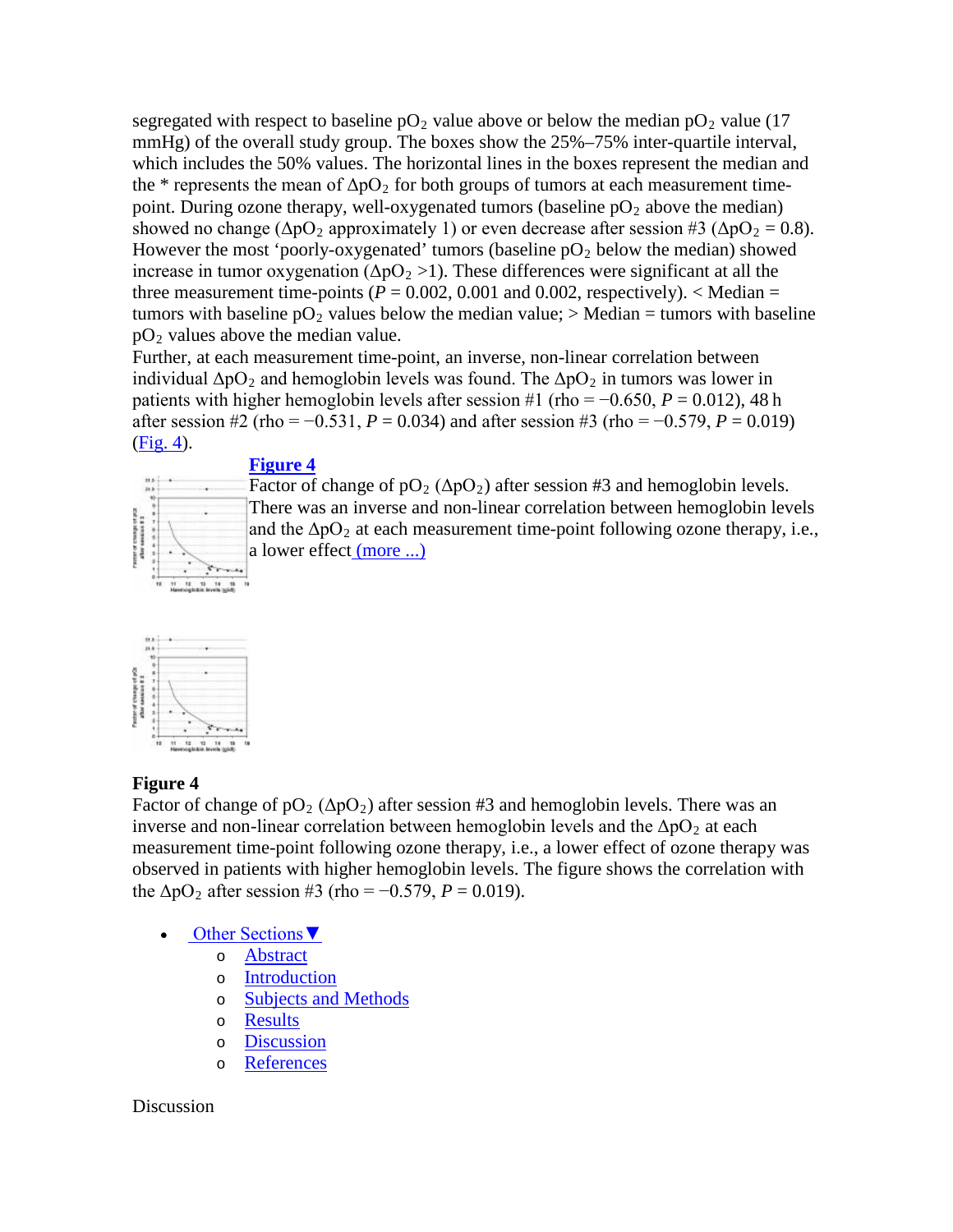Ozone  $(O_3)$  is the allotropic form of oxygen with three atoms and two unpaired electrons, which has a higher oxidizing capacity than oxygen. In order to avoid lung toxicity, medical applications of ozone require to preclude airways involvement. Autohemotransfusion fulfils this requirement. In appropriate concentrations, this technique leads to a transient oxidative stress that can stimulate blood antioxidants by up-regulation [\(22–](http://www.ncbi.nlm.nih.gov/pubmed/7635353)[24\)](http://www.ncbi.nlm.nih.gov/pubmed/9792340). This mechanism has been ascribed to ozone therapy's protection against free radical damage of heart [\(22\)](http://www.ncbi.nlm.nih.gov/pubmed/7635353), and prevention of renal  $(25)$  and hepatic  $(26)$  disorders. Hemolysis of  $\langle 2.5\%$  and an acceptable level of lipid peroxide formation has been described in autohemotransfusion at  $O_3/O_2$ concentrations of 60  $\mu$ g/ml [\(23\)](http://www.ncbi.nlm.nih.gov/pubmed/8692040).

The objective of the present study was to assess whether changes in tumor oxygenation occurred during ozone therapy. Each patient served as his own control and elective nonozonated autohemotransfusion was not performed in a separate control group. It was not considered ethical for these advanced cancer patients to undergo invasive studymanipulations over several days in a control group which, theoretically, did not offer any potential benefit (transfusion of oxygenated blood is not a therapeutical approach). On the other hand, several studies have already demonstrated that the administration of ozone-free oxygen in a control group does not produce the 'prooxidant/antioxidant' response necessary to mediate the clinical effects of ozone therapy. This reaction was produced only when ozone was added to oxygen in equimolar amounts [\(18,](http://www.ncbi.nlm.nih.gov/pubmed/11797116) [24](http://www.ncbi.nlm.nih.gov/pubmed/9792340) and [26\)](http://www.ncbi.nlm.nih.gov/pubmed/10499775).

In the course of ozone therapy by autohemotransfusion, ozone, *per se*, does not enter the organism, and its effects are mediated by rapid (a matter of seconds) oxidation of blood components in the transfusion recipient. The oxidized molecules and the specific antioxidant generated would vary according to the levels of ozone therapy. The vascular effect of ozonated blood transfusion is explained by an increase of malonyldialdehyde and lipid peroxidation leading to leading to activation of the hexose monophosphate shunt with an increased production of 2,3-diphosphoglycerate in erythrocytes  $(27)$ . This results in a displacement of the oxyhemoglobin dissociation curve to the right and an increase in the release of oxygen to the tissues. A pH decrease in erythrocytes may also shift the oxyhemoglobin dissociation curve to the right (Bohr effect) without modification of 2,3 diphosphoglycerate [\(28\)](http://www.ncbi.nlm.nih.gov/pubmed/8529759). Furthermore, a charge modification in red cell membranes results in an improvement in membrane flexibility and a decrease in blood viscosity and resistance [\(18](http://www.ncbi.nlm.nih.gov/pubmed/11797116)[,29\)](http://www.ncbi.nlm.nih.gov/pubmed/7742706). Adenosine, prostaglandins and, especially, nitric oxide release could collaborate in affecting the micro-circulation and lead to a decrease in vascular resistance [\(30\)](http://www.ncbi.nlm.nih.gov/pubmed/11213910). Overall, ozone therapy decreased the percentage of values  $\leq 10$  and  $\leq 5$  mmHg at each measurement time-point. However, no increase was observed in tumor  $pO_2$ , as has been reported in an animal study  $(31)$ . In the present study, the oxygenation decreased in tumors with  $pO<sub>2</sub>$  concentrations above the median. Based on the oxygen radio-sensitivity curve, it can be inferred that this is not of clinical relevance in well-oxygenated tumors. However, in tumors with baseline  $pO_2$  below the median, i.e. tumors in which the radio-resistance could increase in relation to this 'adverse' value, ozone therapy actually increased the tumor  $pO_2$ . This effect is similar to that observed by us [\(19\)](http://www.ncbi.nlm.nih.gov/pubmed/12804078) in anterior tibialis muscle tissues following the administration of ozone therapy.

The mechanisms underlying this effect in tumors have yet to be defined. Based on previously described effects, we hypothesize that the inverse correlation between initial oxygenation and  $\Delta pO_2$  in tumors and tissues during ozone therapy is secondary to blood flow redistribution, i.e., a drop in blood flow in well-oxygenated tissues in favor of less well-oxygenated tissues. Tumor vessels have structural and functional abnormalities with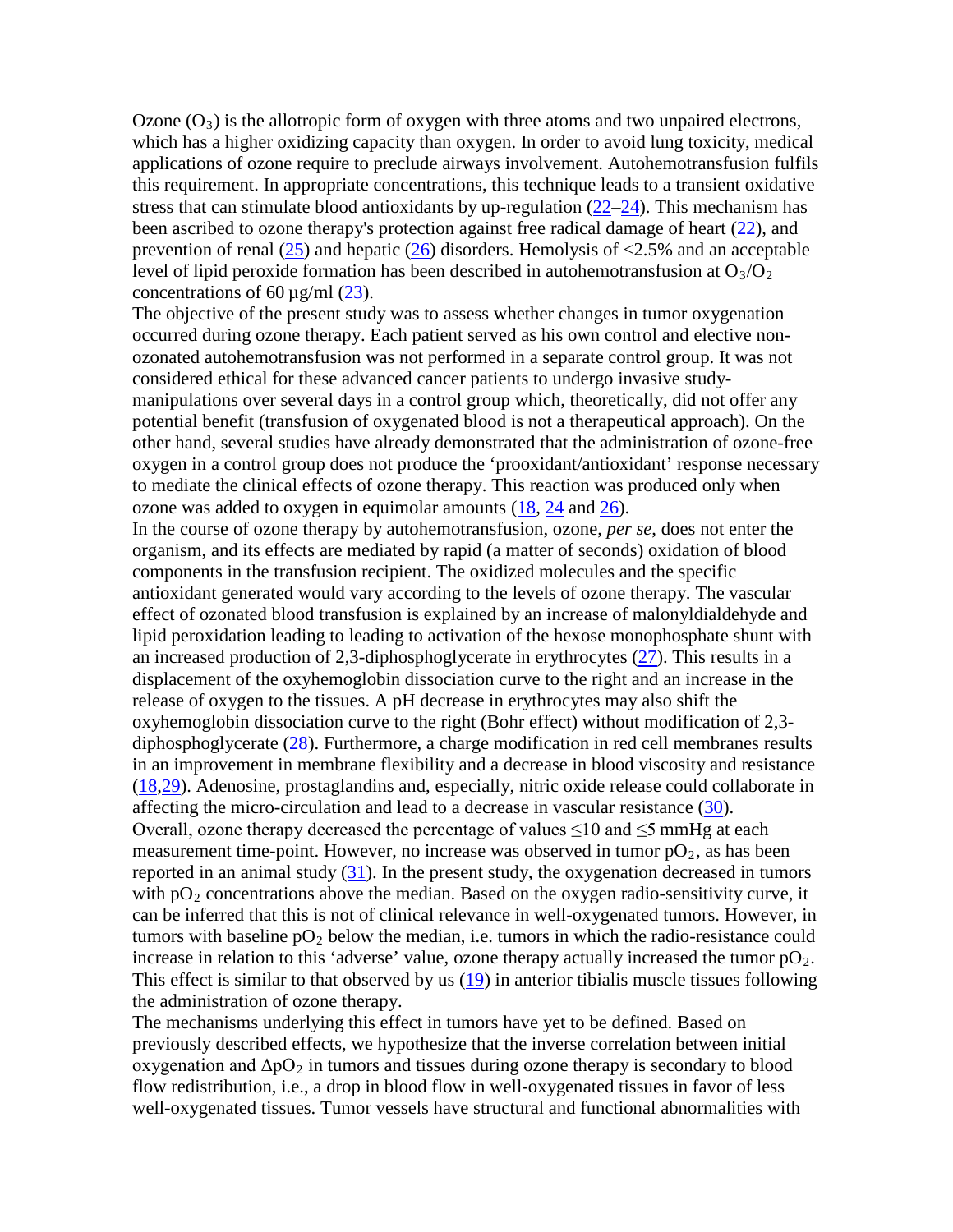decreased or absent auto-regulatory mechanisms [\(32\)](http://www.ncbi.nlm.nih.gov/pubmed/2684393). Hence, an improvement in blood rheologic parameters, as described by other authors [\(18,](http://www.ncbi.nlm.nih.gov/pubmed/11797116)[29\)](http://www.ncbi.nlm.nih.gov/pubmed/7742706), could play an important role in the effect of ozone therapy in high-resistance systems such as in tumors; this could apply to at least the areas of the tumor that are most hypoxic. Congruent with this concept is the improvement we observed with ozone therapy in patients with lower hemoglobin levels and, as a consequence, with lower blood viscosity. This vascular effect is further supported by our preliminary studies with Doppler techniques, indicating a lasting blood flow increase following three alternating ozone therapy sessions (B. Clavo, personal communication). However, our hypothesis of an increase in tumor perfusion resulting from ozone therapy needs further confirmation with studies specifically addressing the effect on tumor blood flow using, for example, multi-channel laser Doppler.

Techniques such as hyperbaric chambers or carbogen breathing plus nicotinamide can increase arterial  $pO_2$ , with secondary tumor  $pO_2$  increase. Usually, however, this is less effective in modifying hypoxic areas and, as well, the effect is of a very short duration; of the order of 10–15 minutes [\(33\)](http://www.ncbi.nlm.nih.gov/pubmed/1419637). Furthermore, if applied for more than 15–30 min, these therapies can lead to vaso-constriction resulting in a potential blood-flow decrease, secondary to hyperoxia, in most organs  $(34)$  as well as in tumors  $(33)$ . Our results show that, in the most hypoxic tumors, ozone therapy leads to an improvement in tissue  $pO_2$  for at least 48 h after the second session of therapy. Similarly, it should be noted that the hypoxic fraction was decreased for protracted periods. Nevertheless, better results could probably be achieved using combined therapies, principally, techniques to increase blood oxygenation.

On the other hand, metastatic or large-size tumors are probably not the best situations in which to evaluate oxygen delivery or the vascular effect of ozone therapy, as observed in anemia-modification studies [\(35\)](http://www.ncbi.nlm.nih.gov/pmc/articles/PMC442111/#b35). However, for the purpose of the present study, the patients selected were those with advanced cancer or with large affected nodes that were easily accessible to physical examination so as to facilitate the tumor  $pO_2$  measurements. Tumor hypoxia predisposes to a physiologic selection of tumor cells with decreased apoptotic potential, which results in resistance to radiotherapy and chemotherapy [\(2\)](http://www.ncbi.nlm.nih.gov/pubmed/8538748), higher angiogenesis and a more aggressive tumor potential  $(3-5)$  $(3-5)$ . If ozone therapy successfully decreases tumor hypoxia in some patients, it could be useful as an adjuvant in the treatment of these patients by improving tumor oxygenation, by reducing radioresistance and improving local control. Survival could be improved by decreasing tumor hypoxia, as shown by Overgaard's meta-analyses  $(15)$ . The results of the present study indicate that tumor  $pO_2$  modification could support the anecdotal clinical reports of an improved effect of radiotherapy in advanced tumors when ozone therapy is included in the schedule [\(36\)](http://www.ncbi.nlm.nih.gov/pubmed/4446040).

Radio-mimetic  $(37)$  and synergistic  $(38)$  effects of radiotherapy as well as growth inhibition of human cancer cells by ozone [\(39\)](http://www.ncbi.nlm.nih.gov/pubmed/7403859) and increase in chemo-sensitivity in colon carcinoma cells resistant to 5-fluorouracil [\(40\)](http://www.ncbi.nlm.nih.gov/pubmed/2311442) have been described; albeit, these effects of ozone are not directly applicable to human ozone therapy. However, from a clinical oncology point of view, further research needs to be conducted on the effects of ozone-enriched blood. The effects described in relation to increasing antioxidant [\(22](http://www.ncbi.nlm.nih.gov/pubmed/7635353)[–26\)](http://www.ncbi.nlm.nih.gov/pubmed/10499775) and cytokine production  $(41, 42)$  $(41, 42)$  are particularly relevant. A review on the potential role of ozone therapy as a biological response modifier in oncology has been published by Bocci [\(43\)](http://www.ncbi.nlm.nih.gov/pubmed/9761985), and we concur with the view that the appropriate controlled clinical trials would be particularly valuable.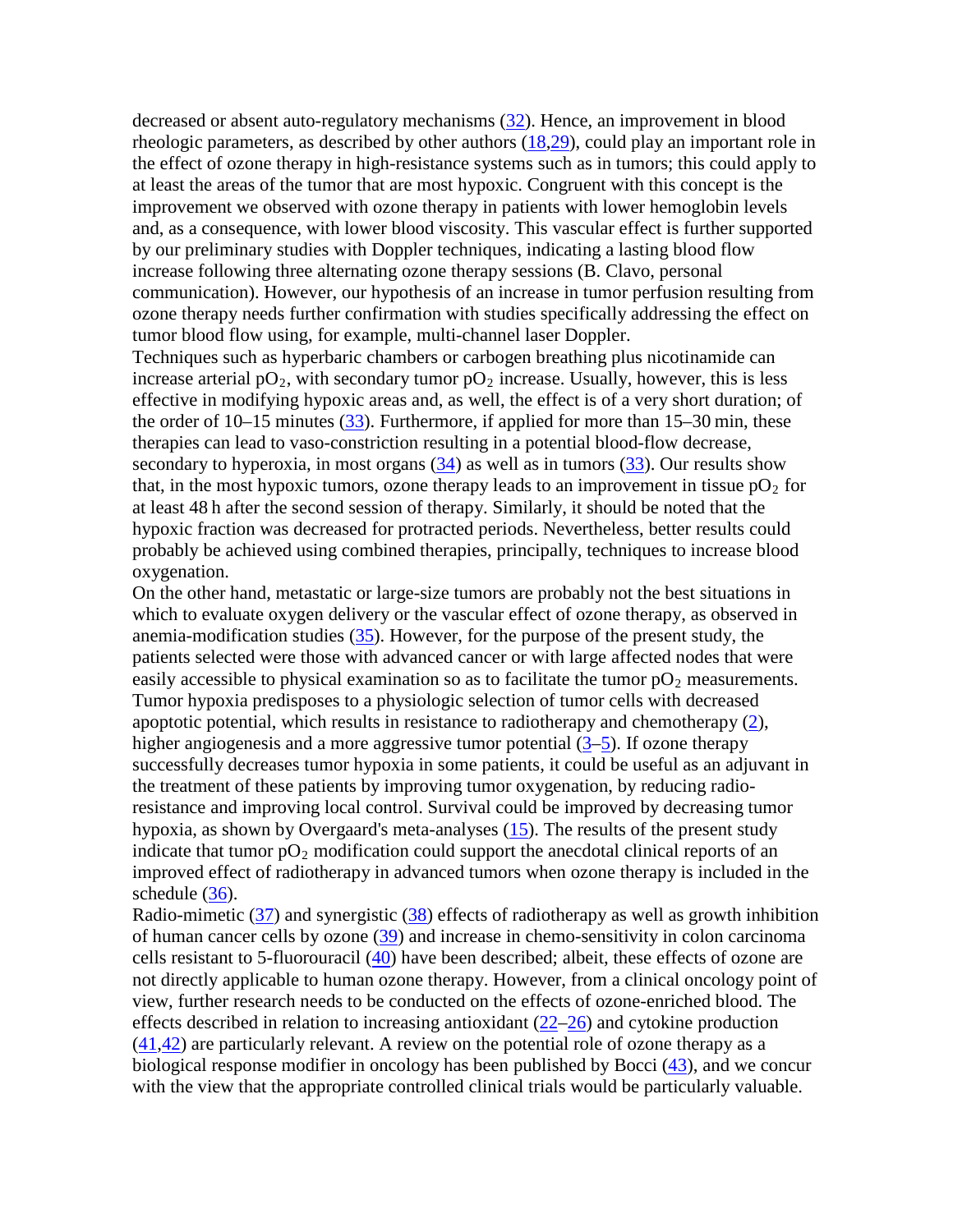In conclusion, many aspects regarding the bio-medical application of ozone therapy remain unexplored. In the present prospective study, the effect of ozone therapy on human tumor  $pO<sub>2</sub>$  has been measured using the polarographic probe technique, and the results indicate that ozone therapy could increase oxygenation in the most hypoxic tumors. This suggests the potential use of this therapy as adjuvant in chemo-radiotherapy schedules, and would warrant further investigation.

# Acknowledgments

We thank Dr G. Rovira-Dupláa (Ozone therapy Unit, Quiron Clinic, Barcelona, Spain) for his invaluable help in the initial stages of our study and Martina Günderoth (Helzel Medical Systems, Kaltenkirchen, Germany) for the technical and scientific support in this study. Editorial assistance was provided by Dr Peter R. Turner, t-SciMed, Reus, Spain.

The Eppendorf  $pO_2$  Histograph 6650 device was purchased by a grant (FUNCIS PI: 31–98) from the Health and Research Foundation of the Autonomous Government of the Canary Islands (Spain).

# • [Other Sections▼](http://www.ncbi.nlm.nih.gov/pmc/articles/PMC442111/)

- o [Abstract](http://www.ncbi.nlm.nih.gov/pmc/articles/PMC442111/#__abstractid2806590)
- o [Introduction](http://www.ncbi.nlm.nih.gov/pmc/articles/PMC442111/#__secid2815998)
- o [Subjects and Methods](http://www.ncbi.nlm.nih.gov/pmc/articles/PMC442111/#__secid3181065)
- o [Results](http://www.ncbi.nlm.nih.gov/pmc/articles/PMC442111/#__secid2811472)
- o [Discussion](http://www.ncbi.nlm.nih.gov/pmc/articles/PMC442111/#__secid3206086)
- o [References](http://www.ncbi.nlm.nih.gov/pmc/articles/PMC442111/)

# References

1. Gray LH, Conger AD, Ebert M, Hornsey S, Scott OCA. The concentration of oxygen dissolved in tissues at the time of irradiation as a factor in radiotherapy. Br J Radiol. 1953;26:638–648. [\[PubMed\]](http://www.ncbi.nlm.nih.gov/pubmed/13106296)

2. Graeber TG, Osmanian C, Jacks T, Housman DE, Koch CJ, Lowe SW, et al. Hypoxiamediated selection of cells with diminished apoptotic potential in solid tumors. Nature. 1996;379:88–91. [\[PubMed\]](http://www.ncbi.nlm.nih.gov/pubmed/8538748)

3. Young SD, Marshall RS, Hill RP. Hypoxia induces DNA overreplication and enhances metastatic potential of murine tumor cells. Proc Natl Acad Sci U S A. 1988;85:9533–9537. [\[PMC free article\]](http://www.ncbi.nlm.nih.gov/pmc/articles/PMC282788/) [\[PubMed\]](http://www.ncbi.nlm.nih.gov/pubmed/3200838)

4. Brizel DM, Scully SP, Harrelson JM, Layfield LJ, Bean JM, Prosnitz LR, et al. Tumor oxygenation predicts for the likelihood of distant metastases in human soft tissue sarcoma. Cancer Res. 1996;56:941–943. [\[PubMed\]](http://www.ncbi.nlm.nih.gov/pubmed/8640781)

5. Plasswilm L, Tannapfel A, Cordes N, Demir R, Hoper K, Bauer J, et al. Hypoxiainduced tumor cell migration in an in vivo chicken model. Pathobiology. 2000;68:99–105. [\[PubMed\]](http://www.ncbi.nlm.nih.gov/pubmed/11174066)

6. Gatenby RA, Kessler HB, Rosenblum JS, Coia LR, Moldofsky PJ, Hartz WH, et al. Oxygen distribution in squamous cell carcinoma metastases and its relationship to outcome of radiation therapy. Int J Radiat Oncol Biol Phys. 1988;14:831–838. [\[PubMed\]](http://www.ncbi.nlm.nih.gov/pubmed/3360652)

7. Brizel DM, Sibley GS, Prosnitz LR, Scher RL, Dewhirst MW. Tumor hypoxia adversely affects the prognosis of carcinoma of the head and neck. Int J Radiat Oncol Biol Phys. 1997;38:285–289. [\[PubMed\]](http://www.ncbi.nlm.nih.gov/pubmed/9226314)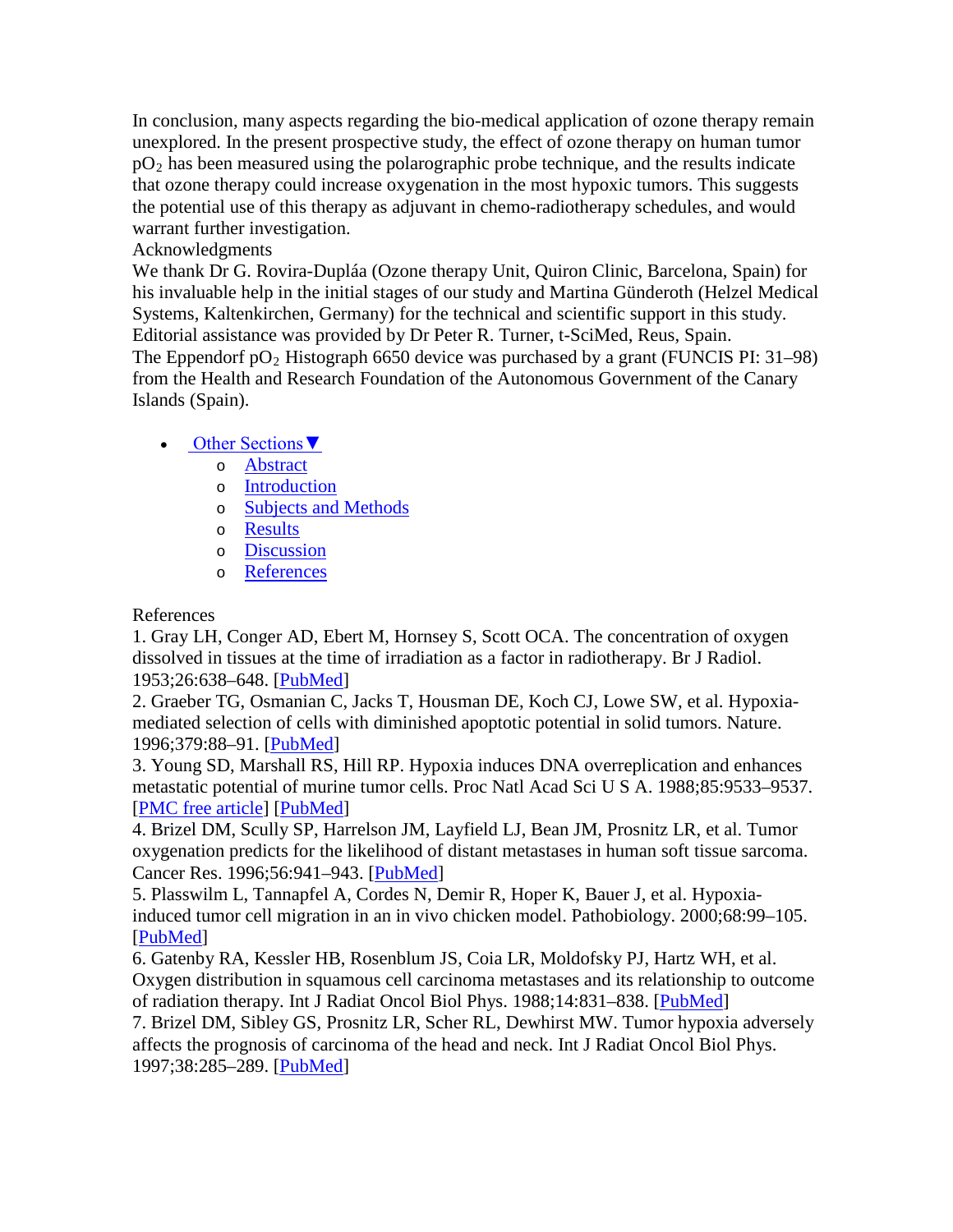8. Nordsmark M, Overgaard J. A confirmatory prognostic study on oxygenation status and loco-regional control in advanced head and neck squamous cell carcinoma treated by radiation therapy. Radiother Oncol. 2000;57:39–43. [\[PubMed\]](http://www.ncbi.nlm.nih.gov/pubmed/11033187)

9. Clavo B, Lloret M, Perez JL, Lopez L, Suarez G, Macias D, et al. Association of tumor oxygenation with complete response, anemia and erythropoietin treatment. J Clin Oncol. 2002;21:443. (abst.).

10. Hockel M, Schlenger K, Aral B, Mitze M, Schaffer U. Vaupel P. Association between tumor hypoxia and malignant progression in advanced cancer of the uterine cervix. Cancer Res. 1996;56:4509–4515. [\[PubMed\]](http://www.ncbi.nlm.nih.gov/pubmed/8813149)

11. Sundfor K, Lyng H, Rofstad EK. Tumor hypoxia and vascular density as predictors of metastasis in squamous cell carcinoma of the uterine cervix. Br J Cancer. 1998;78:822– 827. [\[PMC free article\]](http://www.ncbi.nlm.nih.gov/pmc/articles/PMC2062967/) [\[PubMed\]](http://www.ncbi.nlm.nih.gov/pubmed/9743308)

12. Brizel DM, Scully SP, Harrelson JM, Layfield LJ, Bean JM, Prosnitz LR, et al. Tumor oxygenation predicts for the likelihood of distant metastases in human soft tissue sarcoma. Cancer Res. 1996;56:941–943. [\[PubMed\]](http://www.ncbi.nlm.nih.gov/pubmed/8640781)

13. Nordsmark M, Alsner J, Keller J, Nielsen OS, Jensen OM, Horsman MR, et al. Hypoxia in human soft tissue sarcomas: adverse impact on survival and no association with p53 mutations. Br J Cancer. 2001;84:1070-1075. [\[PMC free article\]](http://www.ncbi.nlm.nih.gov/pmc/articles/PMC2363869/) [\[PubMed\]](http://www.ncbi.nlm.nih.gov/pubmed/11308256)

14. Stone HB, Brown JM, Phillips TL, Sutherland RM. Oxygen in human tumors: correlations between methods of measurement and response to therapy. Summary of a workshop, National Cancer Institute, Bethesda, Maryland, November 19–20, 1992. Radiat Res. 1993;136:422–434. [\[PubMed\]](http://www.ncbi.nlm.nih.gov/pubmed/8278585)

15. Overgaard J, Horsman MR. Modification of hypoxia-induced radioresistance in tumors by the use of oxygen and sensitizers. Semin Radiat Oncol. 1996;6:10–21. [\[PubMed\]](http://www.ncbi.nlm.nih.gov/pubmed/10717158) 16. Rovira G, Galindo N. La ozonoterapia en el tratamiento de las úlceras crónicas de las extremidades inferiores. Angiologia. 1991;2:47–50.

17. Romero A, Menéndez S, Gómez M, Ley J. La ozonoterapia en los estadios avanzados de la aterosclerosis obliterante. Angiologia. 1993;45:146–148. [\[PubMed\]](http://www.ncbi.nlm.nih.gov/pubmed/8239044)

18. Giunta R, Coppola A, Luongo C, Sammartino A, Guastafierro S, Grassia A, et al. Ozonized autohemotransfusion improves hemorheological parameters and oxygen delivery to tissues in patients with peripheral occlusive arterial disease. Ann Hematol. 2001;80:745– 748. [\[PubMed\]](http://www.ncbi.nlm.nih.gov/pubmed/11797116)

19. Clavo B, Perez JL, Lopez L, Suarez G, Lloret M, Rodriguez V, et al. Effect of ozone therapy on muscle oxygenation. J Altern Complement Med. 2003;9:251–256. [\[PubMed\]](http://www.ncbi.nlm.nih.gov/pubmed/12804078) 20. Clavo B, Perez JL, Lopez L, Suarez G, Lloret M, Morera J, et al. Influence of hemoglobin Concentration and peripheral muscle pO2 on tumor oxygenation in advanced head and neck tumors. Radiother Oncol. 2003;66:71-74. [\[PubMed\]](http://www.ncbi.nlm.nih.gov/pubmed/12559523)

21. Vaupel P, Schlenger K, Knoop C, Hockel M. Oxygenation of human tumors: evaluation of tissue oxygen distribution in breast cancers by computerized O2 tension measurements. Cancer Res. 1991;51:3316–3322. [\[PubMed\]](http://www.ncbi.nlm.nih.gov/pubmed/2040005)

22. Hernandez F, Menendez S, Wong R. Decrease of blood cholesterol and stimulation of antioxidative response in cardiopathy patients treated with endovenous ozone therapy. Free Radic Biol Med. 1995;19:115–119. [\[PubMed\]](http://www.ncbi.nlm.nih.gov/pubmed/7635353)

23. Bocci V. Does ozone therapy normalize the cellular redox balance? Implications for therapy of human immunodeficiency virus infection and several other diseases. Med Hypotheses. 1996;46:150–154. [\[PubMed\]](http://www.ncbi.nlm.nih.gov/pubmed/8692040)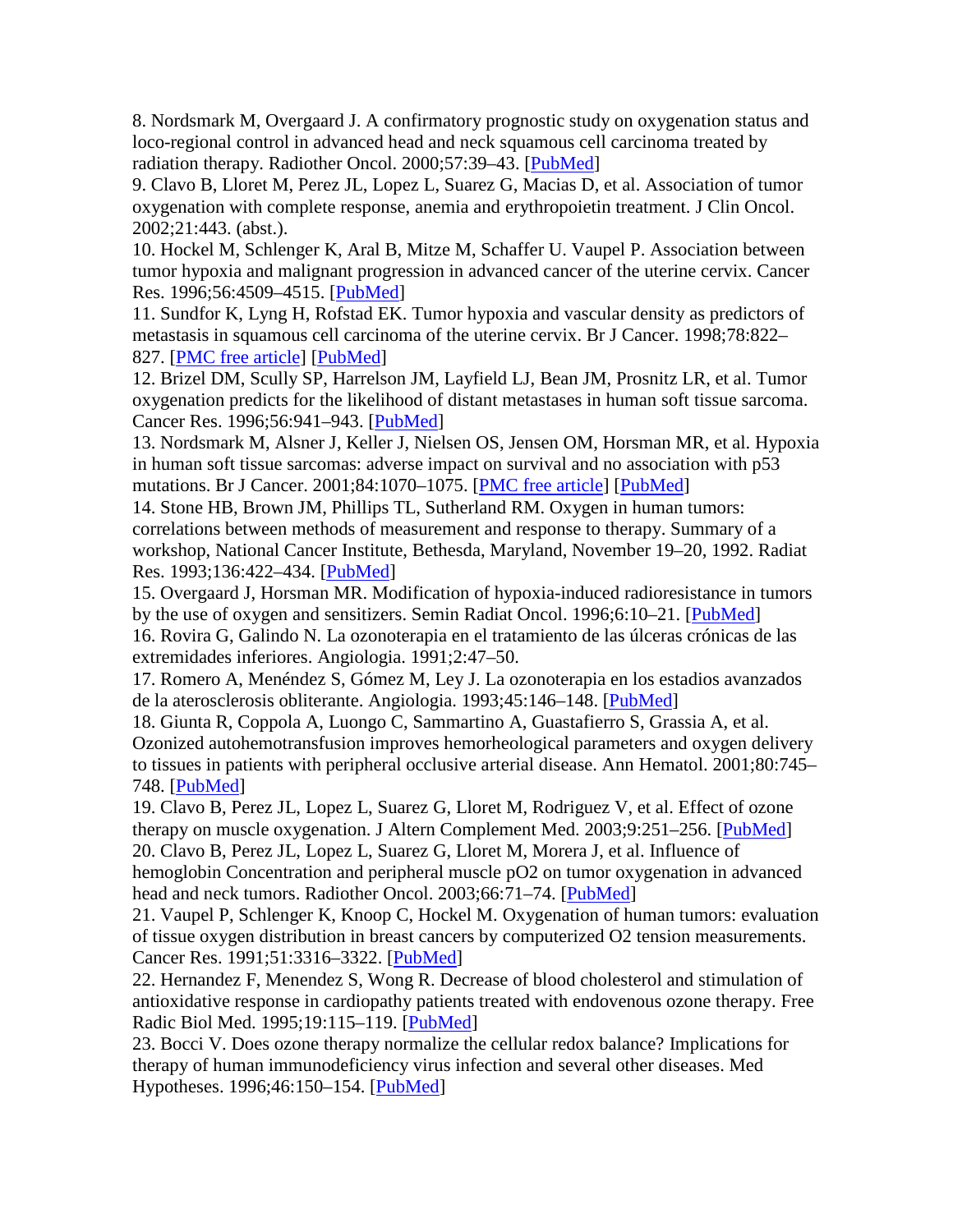24. Leon OS, Menendez S, Merino N, Castillo R, Sam S, Perez L, et al. Ozone oxidative preconditioning: a protection against cellular damage by free radicals. Mediators Inflamm. 1998;7:289–294. [\[PMC free article\]](http://www.ncbi.nlm.nih.gov/pmc/articles/PMC1781855/) [\[PubMed\]](http://www.ncbi.nlm.nih.gov/pubmed/9792340)

25. Barber E, Menendez S, Leon OS, Barber MO, Merino N, Calunga JL, et al. Prevention of renal injury after induction of ozone tolerance in rats submitted to warm ischemia. Mediators Inflamm. 1999;8:37–41. [\[PMC free article\]](http://www.ncbi.nlm.nih.gov/pmc/articles/PMC1781776/) [\[PubMed\]](http://www.ncbi.nlm.nih.gov/pubmed/10704088)

26. Peralta C, Leon OS, Xaus C, Prats N, Jalil EC, Planell ES, et al. Protective effect of ozone treatment on the injury associated with hepatic ischemia-reperfusion: antioxidantprooxidant balance. Free Radic Res. 1999;31:191–196. [\[PubMed\]](http://www.ncbi.nlm.nih.gov/pubmed/10499775)

27. Bocci V, Valacchi G, Corradeschi F, Aldinucci C, Silvestri S, Paccagnini E, et al. Studies on the biological effects of ozone: 7. Generation of reactive oxygen species (ROS) after exposure of human blood to ozone. J Biol Regul Homeost Agents. 1998;12:67–75. [\[PubMed\]](http://www.ncbi.nlm.nih.gov/pubmed/9795834)

28. Coppola L, Giunta R, Verrazzo G, Luongo C, Sammartino A, Vicario C, et al. Influence of ozone on hemoglobin oxygen affinity in type-2 diabetic patients with peripheral vascular disease: in vitro studies. Diabete Metab. 1995;21:252–255. [\[PubMed\]](http://www.ncbi.nlm.nih.gov/pubmed/8529759)

29. Verrazzo G, Coppola L, Luongo C, Sammartino A, Giunta R, Grassia A, et al. Hyperbaric oxygen, oxygen-ozone therapy, and rheologic parameters of blood in patients with peripheral occlusive arterial disease. Undersea Hyperb Med. 1995;22:17–22. [\[PubMed\]](http://www.ncbi.nlm.nih.gov/pubmed/7742706)

30. Valacchi G, Bocci V. Studies on the biological effects of ozone: 11. Release of factors from human endothelial cells. Mediators Inflamm. 2000;9:271–276. [\[PMC free article\]](http://www.ncbi.nlm.nih.gov/pmc/articles/PMC1781775/) [\[PubMed\]](http://www.ncbi.nlm.nih.gov/pubmed/11213910)

31. Kelleher DK, Hummel M, Vaupel P. Lack of tumor oxygenation improvement upon ozone therapy in experimental tumors. Strahlenther Onkol. 2000;176:115. (abst.). 32. Vaupel P, Kallinowski F, Okunieff P. Blood flow, oxygen and nutrient supply, and metabolic microenvironment of human tumors: a review. Cancer Res. 1989;49:6449–6465. [\[PubMed\]](http://www.ncbi.nlm.nih.gov/pubmed/2684393)

33. Falk SJ, Ward R, Bleehen NM. The influence of carbogen breathing on tumor tissue oxygenation in man evaluated by computerised p02 histography. Br J Cancer. 1992;66:919–924. [\[PMC free article\]](http://www.ncbi.nlm.nih.gov/pmc/articles/PMC1977971/) [\[PubMed\]](http://www.ncbi.nlm.nih.gov/pubmed/1419637)

34. Bergo GW, Tyssebotn I. Cardiovascular effects of hyperbaric oxygen with and without addition of carbon dioxide. Eur J Appl Physiol Occup Physiol. 1999;80:264–275. [\[PubMed\]](http://www.ncbi.nlm.nih.gov/pubmed/10483795)

35. Kelleher DK, Thews O, Vaupel P. Modulation of tumor oxygenation and radiosensitivity by erythropoietin. In: Vaupel P, Kelleher DK, editors. Tumor Hypoxia. Stuttgart: Wissenschaftliche Verlagsgesellschaft. 1999. pp. 83–90.

36. Hernuss P, Muller-Tyl E, Dimopoulos J. [Ozone-oxygen injection in gynecological radiotherapy] Strahlentherapie. 1974;148:242-245. [\[PubMed\]](http://www.ncbi.nlm.nih.gov/pubmed/4446040)

37. Brinkman R, Lamberts HB. Ozone as a possible radiomimetic gas. Nature. 1958;181:1202–1203. [\[PubMed\]](http://www.ncbi.nlm.nih.gov/pubmed/13541419)

38. Fetner RH. Chromosome breakage in vicia faba by ozone. Nature. 1958;181:504–505.

39. Sweet F, Kao MS, Lee SC, Hagar WL, Sweet WE. Ozone selectively inhibits growth of human cancer cells. Science. 1980;209:931-933. [\[PubMed\]](http://www.ncbi.nlm.nih.gov/pubmed/7403859)

40. Zanker KS, Kroczek R. In vitro synergistic activity of 5-fluorouracil with low-dose ozone against a chemoresistant tumor cell line and fresh human tumor cells. Chemotherapy. 1990;36:147–154. [\[PubMed\]](http://www.ncbi.nlm.nih.gov/pubmed/2311442)